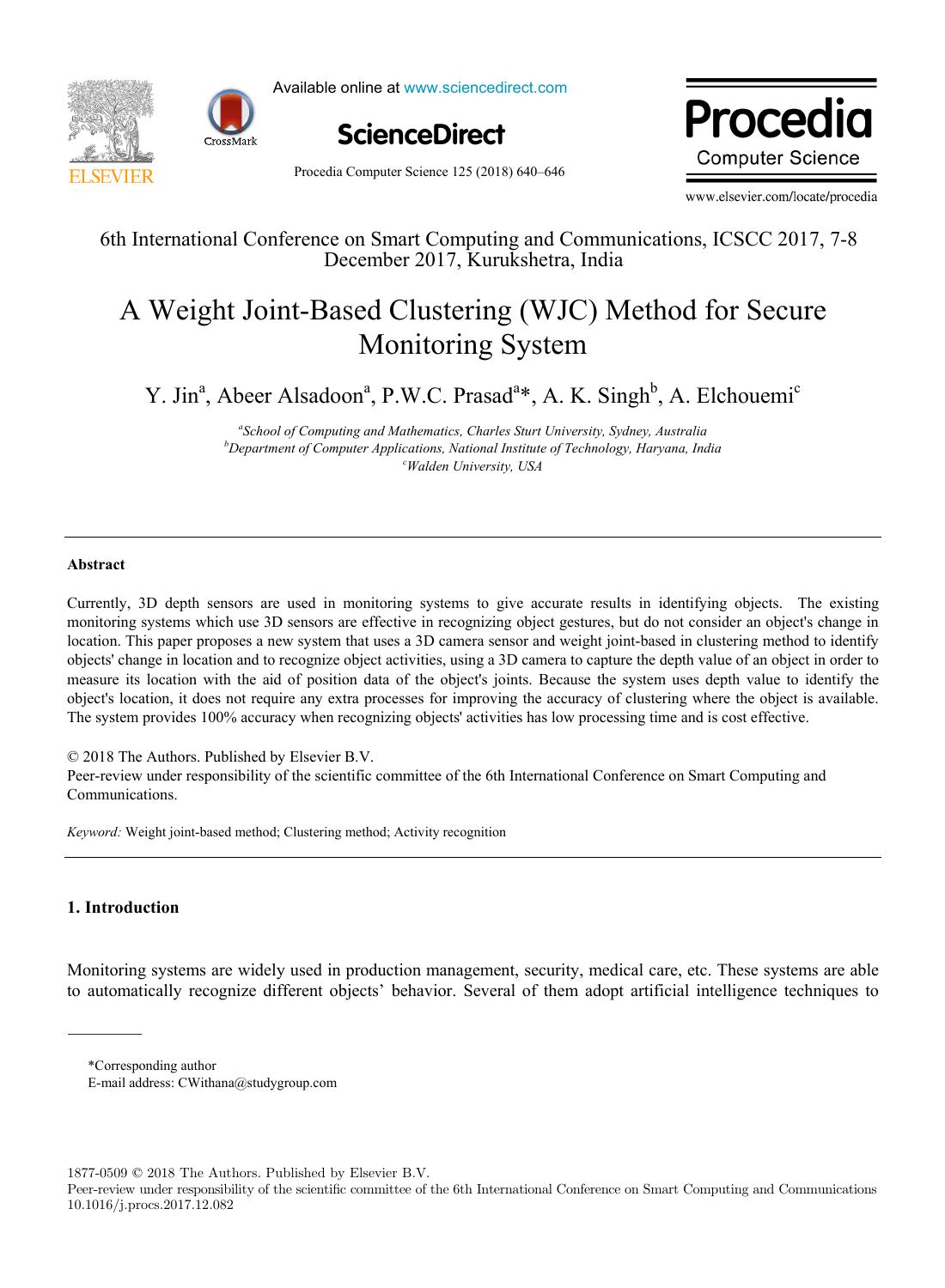analyze data in a way that can reduce processing time [1]. The artificial intelligence technique that analyses data similarity and classifies similar data as a cluster is called data clustering [2]. Also, among the monitoring systems currently in use, one can find 3D monitoring sensors such as Kinect for Windows which are able to detect objects in 3D. It is helping the monitoring system to recognize the object's exact location and its motion [3]. The current monitoring systems cannot detect or track the exact location of objects. To solve this problem, [1] have adopted a sound source sensor to measure an object's location. Kim et al. have provided a Weight Joint-Based Detecting method that uses a 3D sensor to identify the object's joints location [3]. Weight Joint-Based human behavior recognition algorithm is to provide a highly accurate model for recognition of objects' behaviors. This system relies on the depth values of the joint data to identify the object's location. Saad et al. have proposed a method that combines the Dynamic Time Warping Clustering method and the Hidden Markov model to provide a highly accurate system for recognition of objects' activities [2].

This paper is organized as follows: The following section 2 includes a more in-depth research on the current monitoring systems as well as an evaluation of the best existing solutions. In section 3, the paper presents the proposed system. Analysis and implementation of this system are given in section 4, followed by the conclusion of the proposed work.

## **2. 2. Literature Review**

#### 2.1 *Detecting and Tracking Objects*

Some of the existing monitoring systems provide methods for detecting and tracking objects. Region based tracking and contour based tracking methods are only some of the current examples [4]. They ensure the continuous tracking of an object in a detection area, by relying on a three coordinate target position detection method. Kim et al. have provided a Weight Joint-Based Detection method to identify objects' location [3]. They have adopted a 3D camera sensor to measure depth values of an object's joints in order to understand the object's location. An alternative detection method has been provided by Park et al. (2012). They have adopted the Symmetric Double Sided-Two Way Ranging (SDS-TWR) algorithm to measure the object's location. The method involves using four cameras and setting each of them up in a separate node of a rectangular area. Then it calculates the distance between the object's head and each camera in order to identify the object's location. Saad et al. have provided yet another method, using a Support Vector Machine (SVM) to classify whether a moving object is human or not. Firstly, SVM needs to train a device to understand the human blob in an image frame [2]. Zhang et al. provided a method that measures the object's location by using sound source localization technology; that means, it relies on the arrival time of a sound signal from different sound sensors to calculate the objects' location [1].

#### 2.2 *Recognising the Object's Activity*

Kim et al. have provided a method using the sliding window filter method to recognize an object's behavior by comparing the object's behavior template with collected data [3]. Ouivirach et al. have provided a model using Dynamic Time Warping (DTW) and Hidden Markov models (HMM) to cluster an object's behavior pattern [5]. Kim et al. have also developed a method that uses the Scale Invariant Feature Transform (SIFT) dataset in order to recognize theft behavior [6]. This system compares the captured pixels of an image frame with the SIFT dataset to find the products that are contained in the image frame. Huan et al. have proposed a different model that considers the length of time an object is in the detection area in order to recognize any abnormal behavior [7]. This system checks whether the object is located in a sensitive area in an image frame. Another model collects the object's historical living data to recognize the object's abnormal motions usingthe historical data comparison method. It compares the object's motion with historical data. If it is significantly different, the system will recognize the object's motion as abnormal behavior [8, 9].

# *2.3 Current Best Solution*

Kim et al. have provided a system based on a Weight Joint -Based (WJ) algorithm to recognize an object's static features [3]. This system relies on the depth value of the object's joint data to improve the accuracy of the object's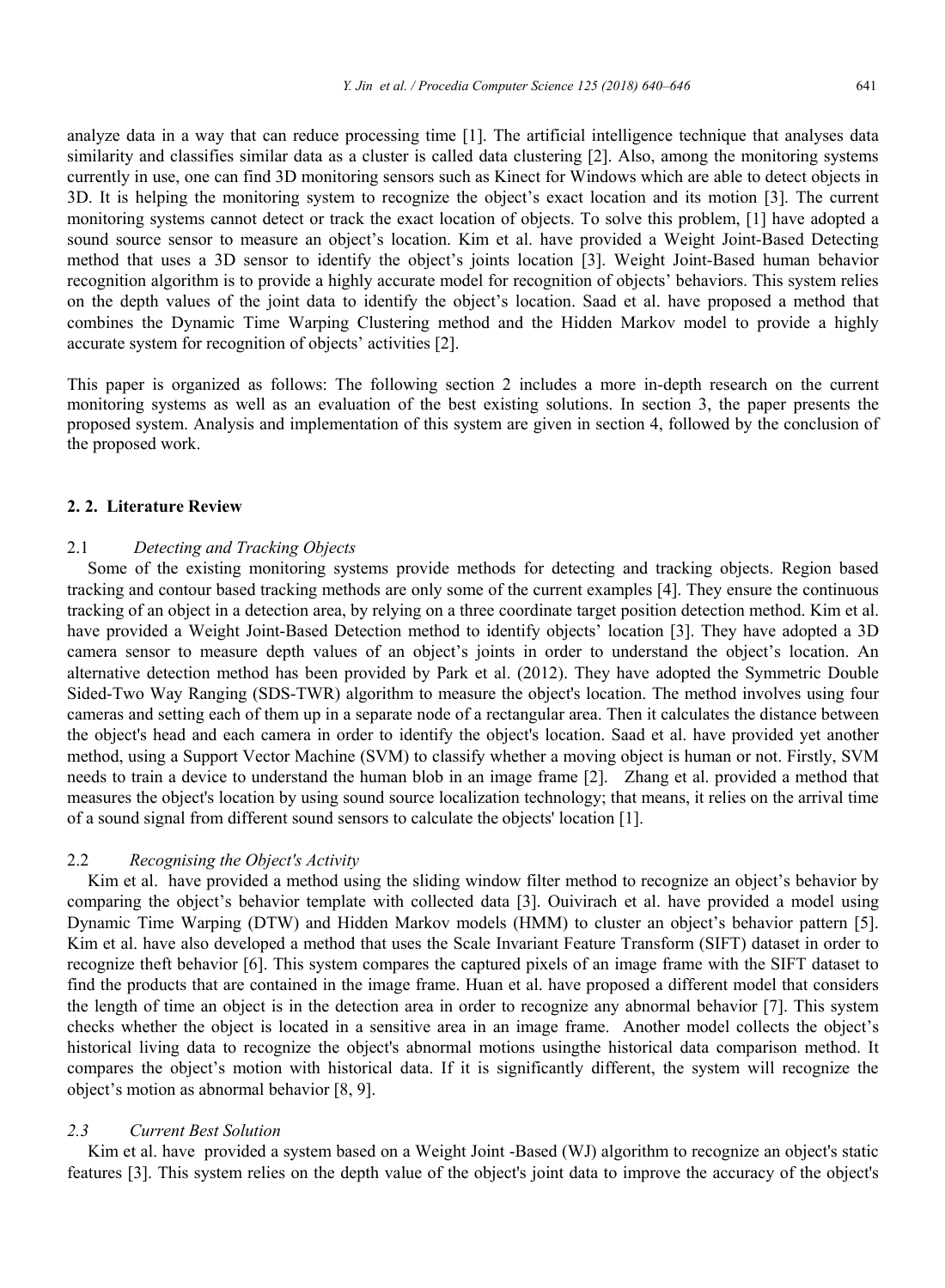location detection. It also provides a good method for the classification of the object's activity pattern, but it is not suitable for tracking changes in the object's location as it just considers differences in the position between the joints. It uses WJ method to detect the object's location. Fig. 1 is the flowchart of this system.

Ouivirach, on the other hand, have provided a clustering human behavior method (CB) which makes use of a 2D camera sensor based solution in order to recognize the object's activities [5]. This system uses the DTW method to identify changes in the object's location. However, because this system cannot detect the object's accurate location on its own, it requires an extra clustering process, the HMM. In order to build the HMM based clustering method, a lot of data is required. An alternative that does not require an extra clustering process involves using a 3D camera sensor to detect the object's location. This sensor enables the system to measure the object's exact location, and that is why it is the sensor proposed in this paper. Rahma et al. provided a solution which relies on region based tracking and a contour based tracking  $(R \& C)$  method to continuously track an object's activity [4]. This system provides a good method to effectively and continuously track an object's location. The proposed system will use Opencv library in the process of tracking the object.



Fig. 1. Current best solution 1 (WJ)

#### **3. Proposed Solution**

The proposed system based on the Weight Joint -Based Clustering method (WJC) to recognize an object's activity is illustrated in Fig. 2. This system is composed of three parts, namely Extract object's features, Cluster object's activity pattern, and Recognise object's activity. In the first part (Extract object's features), the system collects the data on the object's joints to identify the object's location. In this part, the system uses a 3D camera sensor to extract 3D version values of the object's location data by using Weight Joint -Based Detection method. In the second part (Cluster object's activity pattern), the proposed system uses the clustering method to identify the object's location. The system then identifies the object's motion pattern based on the changes in the object's location. This is successfully completed through the use of the DTW clustering method. In the third and last part (Recognise object's activity), the system compares the actual object's motion pattern with a predefined motion pattern in order to recognise the object's activity.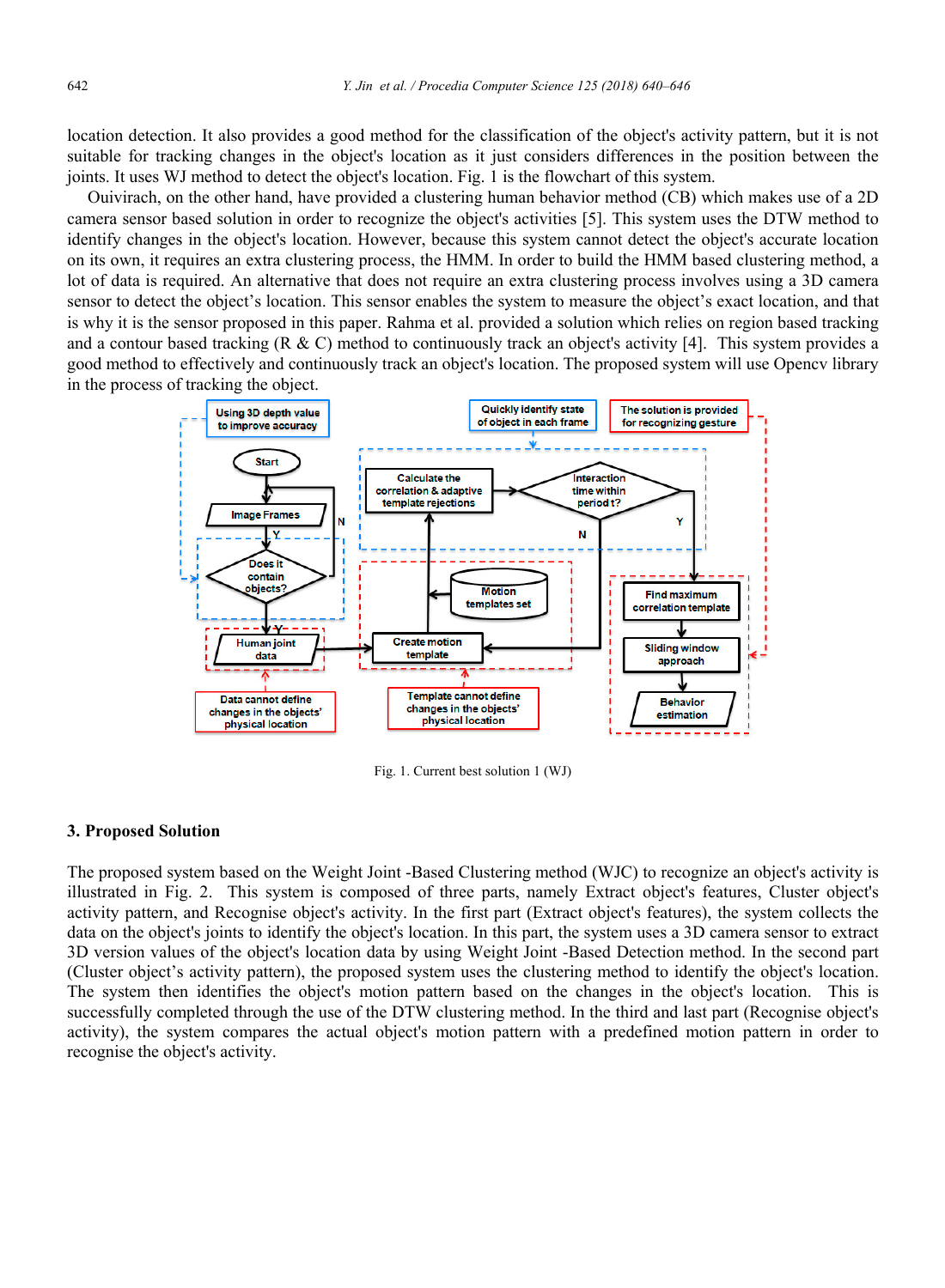## 3.1 *Detecting and Tracking Object*

This section is a hybrid of Kim et al.'s solution [3] and Ouivirach solution [5]. Its purpose is to improve the accuracy when detecting and tracking an object's location. The proposed system uses the Weight Joint -Based method to measure the object's location together with a 3D camera sensor. Firstly, the object is detected via a background subtraction method. If there is an object, the system will use the Weight Joint -Based Detection method to measure the positions of the object's 20 joints and identifythe object's exact position. The proposed system uses three values to identify a joint's position which include X: the width value of the joint in an image frame, Y: its height value in the image frame, and Z: the depth value in the image frame, i.e. the distance between the joint and the camera sensor. The system then uses region based and contour based tracking methods to continuously track the object's location.



Fig. 2. Proposed WJC

## *3.2 Clustering Object's Motion Pattern*

The system adopted by Ouivirach et al. (clustering human behavior method (CB)) [5], clusters data on an object' joints in order to identify changes in the object's location. The proposed system uses the Dynamic Time Warping clustering method to cluster an object's location. To identify a pattern in the object's change in location, the system requires first that the data on an object's joints be put into a cluster. Then, the system checks changes in the pattern of cluster numbers in order to recognise an object's activity pattern. In this case, 6 clusters have been created and each one represents a special part of the detection area. This system relies on the object's motion pattern to select the exact position of each cluster. The clusters are named 1, 2, 3, 4, 5 and 6, and their locations are available in Appendix 3. The proposed system compares the data on the object's joints provided by the 6 clusters in order to calculate the difference between the object's joints data and the 6 clusters. After that, the system will find the most similar clusters to represent the object's location in an image frame. By continuously clustering the data on the object's joints, the system will obtain the pattern of change in the object's location. This pattern data is initially unstructured and it just represents a sequence of the object's location in a continuum of image frames. For this system to work, this data needs to be optimised to a simplified and structured pattern. Based on how long the object stayed in each location, the system manages to optimise the unstructured activity pattern. The system confirms the object's length of stay in a location that is longer than a predefined period, henceforth called a threshold value. The proposed system counts the number of times a cluster number encounters an unstructured activity pattern and calls it number k. This represents the object's length of stay in a particular location. If k is larger than the threshold value,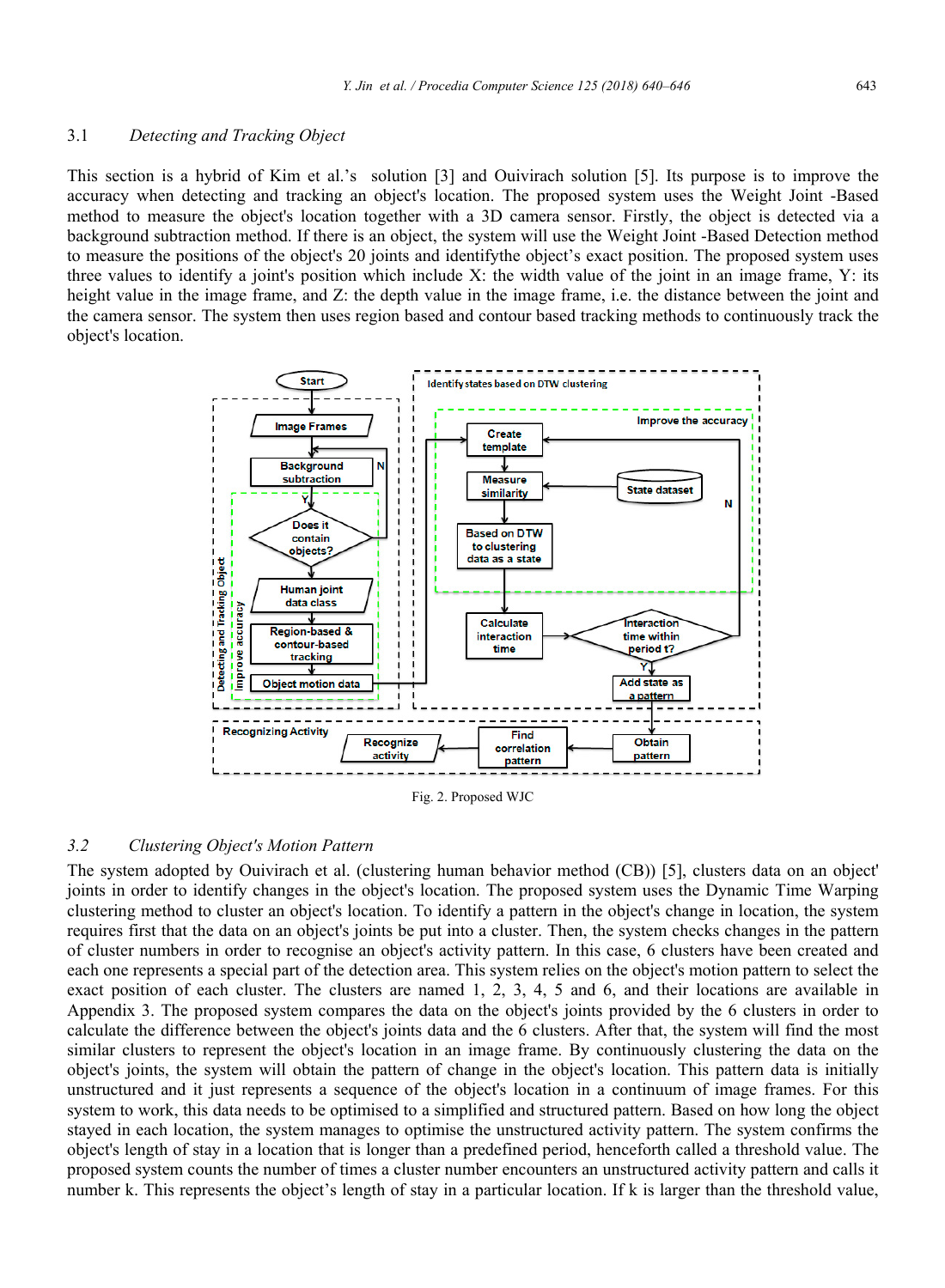that is, if the duration in that location is longer than the predefined period, the proposed system will confirm the cluster number as an optimised activity pattern. If k is smaller than the threshold value, if the duration in the location is shorter than the predefined period, the system will reject the clusternumber and it will not go into the optimised activity pattern. This process enables the system to ignore errors which might occur for instance when the object is located at the border of two clusters. Algorithm 2 shows the process steps of clustering data on an object's location. The table in Appendix 1 shows the result of clustering the object's activity pattern.

# *3.3 Recognising Object Activity*

In this part, the proposed system will compare the optimised activity pattern with the object's predefined activity patterns. If an optimised activity pattern matches an activity pattern A that already exists in the predefined activity patterns, the system will recognise the object's activity as activity A. If the system cannot match it to any activity pattern from the predefined ones, the system will recognise the optimised activity as unknown or undefined. Table 1 shows the result of recognising an object's activity.

|                | <b>Recognised Pattern</b> | <b>Recognised Activity Name</b> |
|----------------|---------------------------|---------------------------------|
| 1              | $3 - 2 - 1$               | Go Out                          |
| $\overline{2}$ | $1 - 2 - 3$               | Come In                         |
| 3              | $5 - 6$                   | Come Down                       |
| 4              | $3 - 2 - 1 - 4$           | Go to Bed                       |
| 5              | $3 - 4$                   | Go to Bed                       |
| 6              | $4 - 1 - 2 - 3$           | Go to the Desk                  |
| 7              | $4 - 3$                   | Go to the Desk                  |
| 8              | 3                         | Sit                             |
| 9              | Others                    | Undefined                       |

Table 1. Result of recognizing an object's activity

If the pattern has 2 or more clusters, it does not classify as overstaying. This is because overstaying means that the object's location does not change; hence, the motion pattern would just contain 1 cluster. If an object's activity pattern contains just 1 cluster and this pattern repeats itself 4 times, the system will recognise the object's activity as overstaying at the location. In this paper, the proposed system has predefined the number 4 for the length of time an object can stay in the cluster. Therefore, if the activity pattern repeats itself 4 times, that means the object is overstaying.

# **4. Results and Discussion**

The proposed system has been implemented using a Python 2.7 project. It imports Opencv library to solve the computer vision process. The Opencv library method is mainly used to detect an object's joint data and to track objects. This project recorded each image frame as an image file at a resolution of 640 \* 480 and 30 frames per second. A Kinect for Windows 3D depth sensor was used to capture image frames in depth. The data related to locations was collected as the first step of this work.The proposed system has 6 predefined activities,each related to one or more predefined activity patterns. The system relies on recognising an object's activity pattern in order to identify the object's activity. If its activity pattern does not match a predefined one, the system will recognise the object's activity as being undefined.

In this paper, the CB based system and the proposed system have been implemented. There are three possible experiments to compare these systems. The first and second experiments adopted the proposed WJC method to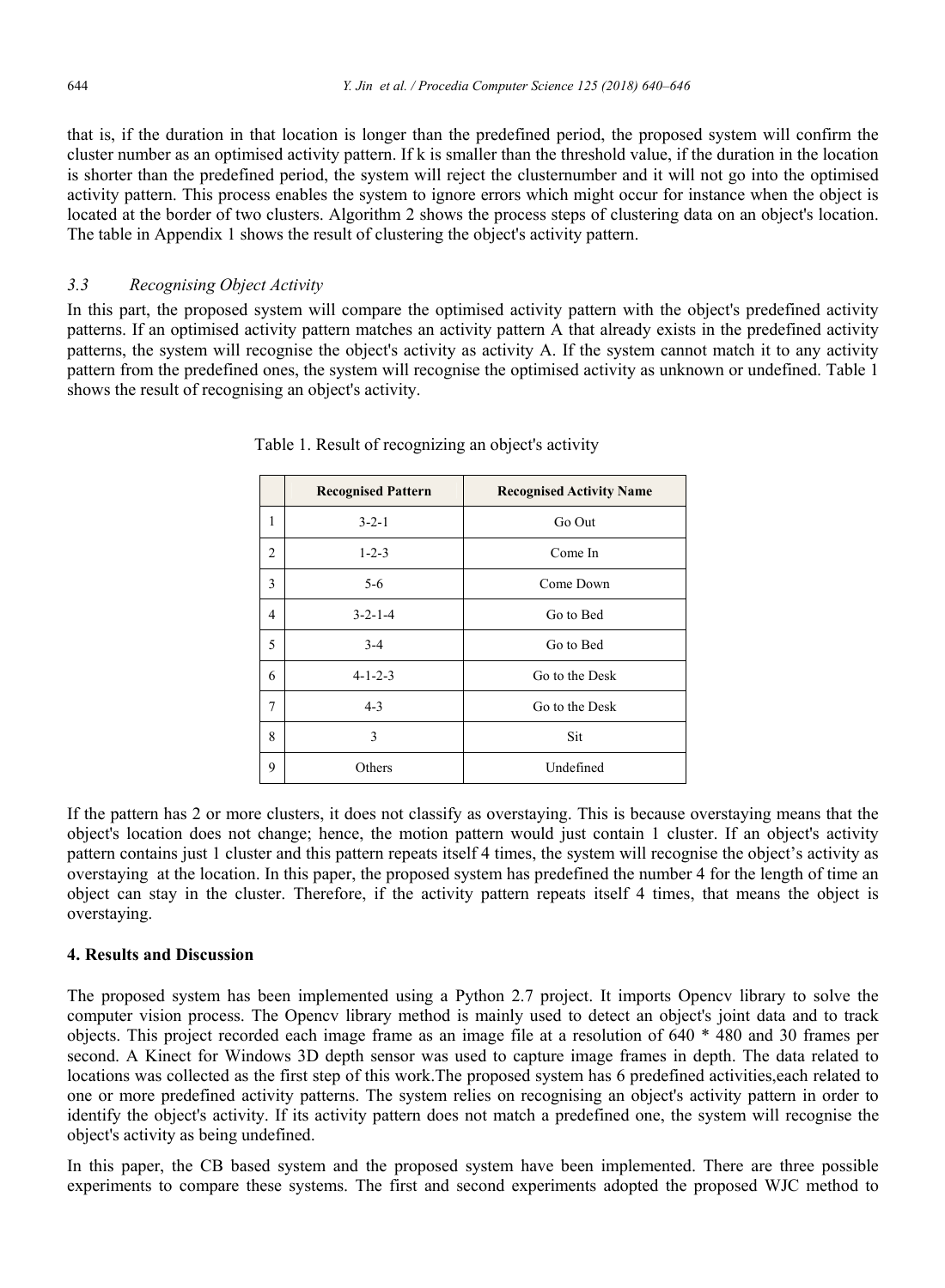recognise the object's activity patterns. In order to optimise the object's activity pattern, the first experiment used 6 as the threshold value, whereas the second experiment adopted 10.The last experiment implemented a CB based system without the Hidden Markov Model (HMM) in order to improve the accuracy of the clustering process. It set the threshold value at 6. Evaluation of the system was based on its accuracy when recognising the object's behaviour and on the time it took to recognise the object's activity. Fig. 3 and 4 show the results of these three experiments.

As can be seen in Fig. 3, a comparison between the WJC based and the CB based systems shows that the WJC based system provides significantly higher accuracy when recognising the object's activity than the CB based system. When the threshold is 6, the WJC based system provides 100% accuracy when clustering the object's activity patterns. This result proves that the WJC based system is better capable of measuring the object's exact location than the CB based system. Also, because the CB based system cannot identify the exact location of an object, it cannot recognise the object's exact motion patterns either.

Fig. 3 also shows that in terms of recognition of "Sit" and "Come Down", the three experiments results are similar. They all provide 100% accuracy when recognising an object's activity. This is because the 2D values - X and Y - of cluster 3, cluster 5 and cluster 6 are easily separated from other clusters; therefore, depth value Z is not important in order to recognise the "Sit" and "Come down" activities.

By examining the recognition of the activities "Go to Bed", "Go to Desk" and "Undefined" in Fig 3, it can be seen that the WJC based experiments provide higher accuracy in terms of recognising activity patterns. The WJC based experiments are using 3D values to measure the object's location. Hence, the system can identify the exact location of the object and classify the object's correct motion pattern.

As for recognising the activities "Come In" and "Go Out", Fig. 3 shows that the WJC based experiments provide higher accuracy when recognising these activity patterns than the CB based experiment. The reason why the CB based experiment provides such poor accuracy is that it cannot identify cluster 2; therefore, the system is unable to recognise the object's exact activity patterns. Comparing the WJC based experiments, when the system uses 6 as the threshold value, it provides a higher accuracy than when that value is 10. The WJC based experiment, for which thethreshold value was set as 10, was unable to provide 100% accuracy when identifying the object's activity pattern. This is because the common duration of cluster 2 is between 8 and 15.

Fig. 4 shows that the processing times of the three experiments do not have significant differences. The CB based system is faster than the WJC based system, but the difference in processing time is often less than 0.005 seconds. Considering that an object's common activity pattern is around 10 seconds, such small difference is acceptable.



Fig. 3. Result of Accuracy